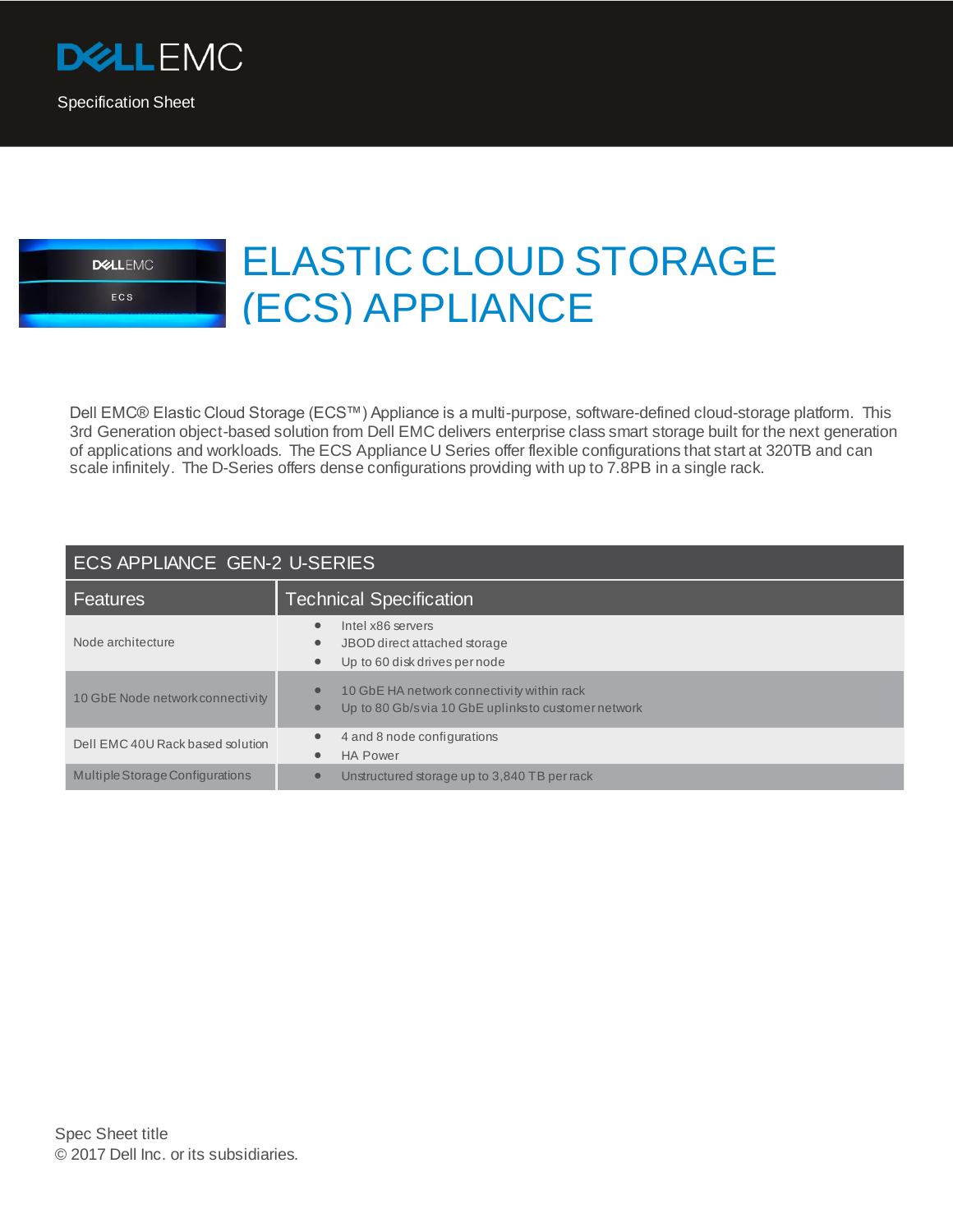| ECS Appliance Gen-2 U-Series Detailed Specifications |                                                                                                                                                                                                                                                                                                                                                                                 |                                                                                                                                                            |                                                                                                                                                                                                  |                                                                                                |
|------------------------------------------------------|---------------------------------------------------------------------------------------------------------------------------------------------------------------------------------------------------------------------------------------------------------------------------------------------------------------------------------------------------------------------------------|------------------------------------------------------------------------------------------------------------------------------------------------------------|--------------------------------------------------------------------------------------------------------------------------------------------------------------------------------------------------|------------------------------------------------------------------------------------------------|
| <b>Features</b>                                      | <b>ECS-U400</b>                                                                                                                                                                                                                                                                                                                                                                 | ECS-U400E                                                                                                                                                  | ECS-U480E                                                                                                                                                                                        | ECS-U400T                                                                                      |
| ARCHITECTURE                                         | Standard 40U deep cabinet<br>$\bullet$<br>2U 4-node server enclosure<br>$\bullet$<br>$\bullet$<br>$\bullet$<br>$\bullet$<br>Conventional front to back cooling<br>$\bullet$<br>HA Power cabling and cooling<br>$\bullet$                                                                                                                                                        | 4U 60-disk drawer based disk enclosure<br>High density diskenclosure holds up to 480x8TB disks per rack<br>Fully accessible - field serviceable components |                                                                                                                                                                                                  |                                                                                                |
| <b>CONFIGURATION</b>                                 | $4$ Nodes = $4$ servers $+4$<br>disk enclosures                                                                                                                                                                                                                                                                                                                                 | $5$ Nodes = $5$ servers $+5$<br>disk enclosures                                                                                                            | $6$ Nodes = $6$ servers $+6$<br>disk enclosures                                                                                                                                                  | $8$ Nodes = $8$ servers $+8$<br>disk enclosures                                                |
| NODE: DISK RATIO                                     | 1:10                                                                                                                                                                                                                                                                                                                                                                            | 1:10                                                                                                                                                       | 1:10                                                                                                                                                                                             | 1:10                                                                                           |
| <b>DISK TYPE</b>                                     | 8TB7200                                                                                                                                                                                                                                                                                                                                                                         | 8TB 7200                                                                                                                                                   | 8 TB 7200                                                                                                                                                                                        | 8TB 7200                                                                                       |
| RAW CAPACITY                                         | 320 T                                                                                                                                                                                                                                                                                                                                                                           | 400T                                                                                                                                                       | 480 T                                                                                                                                                                                            | 640 T                                                                                          |
| <b>DIMENSIONS</b>                                    | Height: 75 in/ 190.8 cm<br>Width: 24 in/60.96 cm<br>Depth: 44 in/111.76 cm<br>Weight: 910 lbs                                                                                                                                                                                                                                                                                   | Height: 75 in/ 190.8 cm<br>Width: 24 in/60.96 cm<br>Depth: 44 in/111.76 cm<br>Weight: 1050 lbs                                                             | Height: 75 in/ 190.8 cm<br>Width: 24 in/60.96 cm<br>Depth: 44 in/111.76 cm<br>Weight:1150lbs                                                                                                     | Height: 75 in/ 190.8 cm<br>Width: 24 in/60.96 cm<br>Depth: 44 in/111.76 cm<br>Weight: 1360 lbs |
| <b>MAX POWER</b>                                     | $3.5$ kVA                                                                                                                                                                                                                                                                                                                                                                       | $4.2$ kVA                                                                                                                                                  | 4.9kVA                                                                                                                                                                                           | 6.3kVA                                                                                         |
| <b>MAX HEATLOAD</b>                                  | 11,813 BTU/hr                                                                                                                                                                                                                                                                                                                                                                   | 14,175 BTU/hr                                                                                                                                              | 16,538 BTU/hr                                                                                                                                                                                    | 21,263 BTU/hr                                                                                  |
| <b>POWER SPECIFICATIONS</b>                          | Connection: 4 single Phase L6-30 (REDUNDANT POWER)<br>$\bullet$<br>2 Three-Phase WYE S52.30 (REDUNDANT POWER)<br>$\bullet$<br>2 Three-Phase Delta CS-8365C (REDUNDANT POWER)<br>$\bullet$<br>Input Voltage (VAC): 200 - 240<br>$\bullet$<br>Circuit Breaker (A) max. per AC Power Source: 30A / PDU<br>$\bullet$<br>Frequency (Hz): 60 (North America), 50 - 60 (International) |                                                                                                                                                            |                                                                                                                                                                                                  |                                                                                                |
| <b>CONNECTIVITY</b>                                  | $\bullet$<br>$\bullet$<br>rack<br>$\bullet$                                                                                                                                                                                                                                                                                                                                     | including high availability (HA) configuration<br>Disk: Dual SAS cable connection between servers and disk enclosures                                      | Uplink Connectivity: up to 8x10 GbE uplinksto customer network (80 Gb/s maximum bandwidth),<br>Network dual 10 GbE data switches (TOR) and single 1 GbE management switch (internal traffic) per |                                                                                                |
| <b>PROTOCOL</b>                                      | TCP/IP<br>$\bullet$                                                                                                                                                                                                                                                                                                                                                             |                                                                                                                                                            |                                                                                                                                                                                                  |                                                                                                |
| ENVIRONMENTAL<br><b>SPECIFICATIONS</b>               | $\bullet$<br>$\bullet$<br>$\bullet$<br>Raised Floor: Not Required<br>$\bullet$                                                                                                                                                                                                                                                                                                  | Operating Temperature (°F/°C): 41 - 90/5 - 32<br>Max. Altitude: 7,500 ft/ 2,286 m @ 90°F/32°C<br>Relative Humidity: 20 - 80% non-condensing                |                                                                                                                                                                                                  |                                                                                                |
| <b>OPTIONS</b>                                       | $\bullet$                                                                                                                                                                                                                                                                                                                                                                       | ES5-40-T8T 40 8TB Drive Upgrade Kit (320TB)<br>Four Node Expansion (Server + 4 DAEs)                                                                       |                                                                                                                                                                                                  |                                                                                                |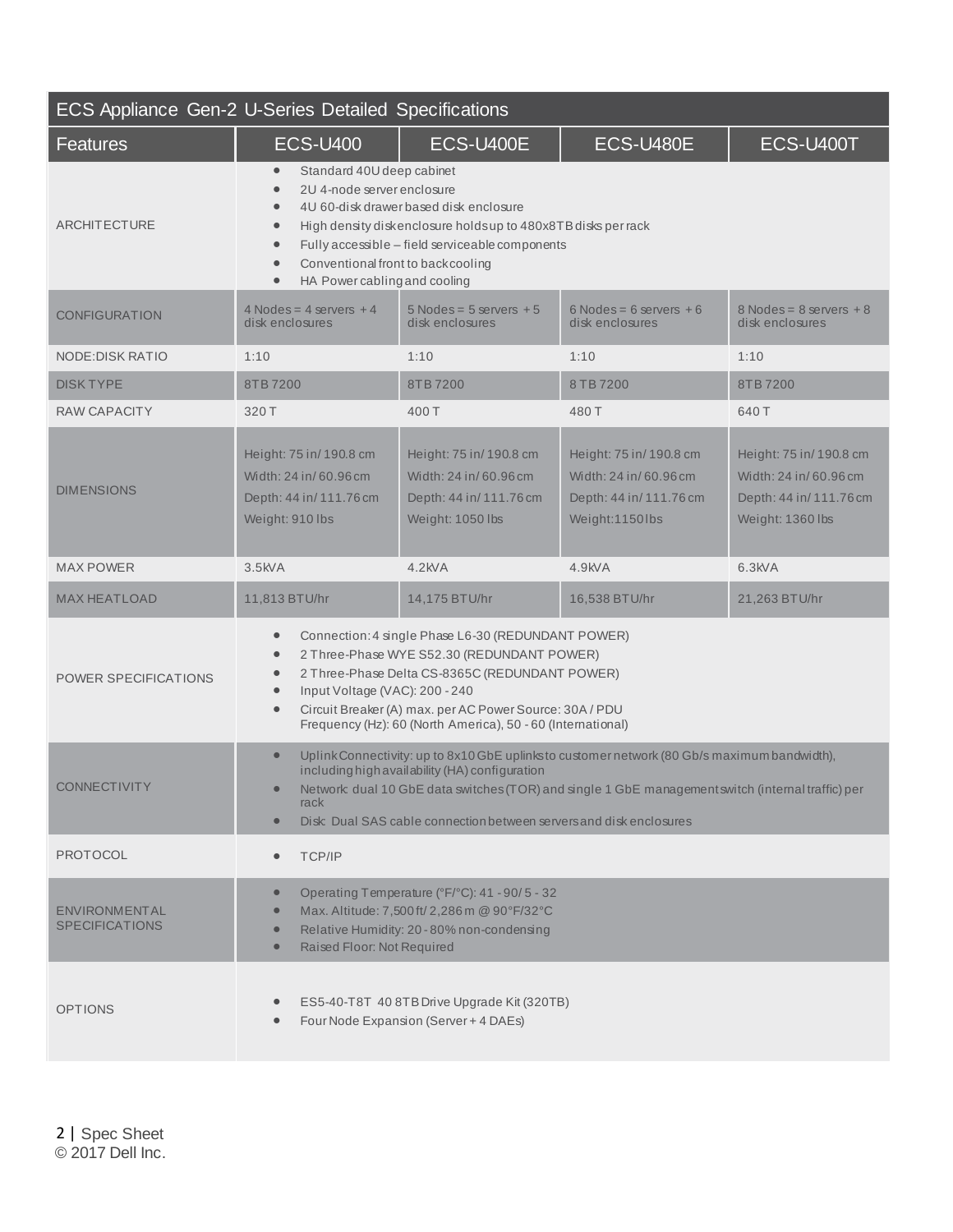| 10 DRIVE UPGRADE         |                 |              |              |              |
|--------------------------|-----------------|--------------|--------------|--------------|
| l Features               | <b>ECS-U400</b> | ECS-U400E    | ECS-U480E    | ECS-U400T    |
| ADDITIONAL CAPACITY      | 320 T           | 400T         | 480 T        | 640 T        |
| <b>ADDITIONAL WEIGHT</b> | $120$ lbs       | $150$ lbs    | $180$ lbs    | 240 lbs      |
| ADDITIONAL POWER         | 333VA           | 417VA        | 500VA        | 667VA        |
| ADDITIONAL HEAT LOAD     | 1,125 BTU/hr    | 1,406 BTU/hr | 1,688 BTU/hr | 2,250 BTU/hr |

| ECS Appliance Gen-2 U-Series Detailed Specifications |                                                                                                                                                                                                                                                                                                                                                       |                                                                                                |                                                                                                |
|------------------------------------------------------|-------------------------------------------------------------------------------------------------------------------------------------------------------------------------------------------------------------------------------------------------------------------------------------------------------------------------------------------------------|------------------------------------------------------------------------------------------------|------------------------------------------------------------------------------------------------|
| <b>Features</b>                                      | <b>ECS-U2000</b>                                                                                                                                                                                                                                                                                                                                      | <b>ECS-U2800</b>                                                                               | <b>ECS-U4000</b>                                                                               |
| ARCHITECTURE                                         | Standard 40U deep cabinet<br>$\bullet$<br>2U 4-node server enclosure<br>$\bullet$<br>4U 60-disk drawer based disk enclosure<br>High density diskenclosure holdsup to 480x8TB disks per rack<br>Fully accessible - field serviceable components<br>Conventional front to back cooling<br>HA Power cabling and cooling<br>$\bullet$                     |                                                                                                |                                                                                                |
| <b>CONFIGURATION</b>                                 | $8$ Nodes = $8$ servers $+8$ disk<br>enclosures                                                                                                                                                                                                                                                                                                       | $8$ Nodes = $8$ servers $+8$ disk<br>enclosures                                                | $8$ Nodes = $8$ servers $+8$ disk<br>enclosures                                                |
| NODE: DISK RATIO                                     | 1:30                                                                                                                                                                                                                                                                                                                                                  | 1:45                                                                                           | 1:60                                                                                           |
| <b>DISK TYPE</b>                                     | 8TB7200                                                                                                                                                                                                                                                                                                                                               | 8TB 7200                                                                                       | 8TB7200                                                                                        |
| RAW CAPACITY                                         | 1,920 TB                                                                                                                                                                                                                                                                                                                                              | 2,880 TB                                                                                       | 3,840 TB                                                                                       |
| <b>DIMENSIONS</b>                                    | Height: 75 in/ 190.8 cm<br>Width: 24 in/60.96 cm<br>Depth: 44 in/ 111.76 cm<br>Weight: 1,840 lbs                                                                                                                                                                                                                                                      | Height: 75 in/190.8 cm<br>Width: 24 in/60.96 cm<br>Depth: 44 in/111.76 cm<br>Weight: 2,200 lbs | Height: 75 in/190.8 cm<br>Width: 24 in/60.96 cm<br>Depth: 44 in/111.76 cm<br>Weight: 2,560 lbs |
| <b>MAX POWER</b>                                     | 7.6kVA                                                                                                                                                                                                                                                                                                                                                | 8.6kVA                                                                                         | 9.6kVA                                                                                         |
| <b>MAX HEATLOAD</b>                                  | 25.650 BTU/hr                                                                                                                                                                                                                                                                                                                                         | 29,025 BTU/hr                                                                                  | 32,400 BTU/hr                                                                                  |
| <b>POWER SPECIFICATIONS</b>                          | Connection: 4 single Phase L6-30 (REDUNDANT POWER)<br>2 Three-Phase WYE S52.30 (REDUNDANT POWER)<br>2 Three-Phase Delta CS-8365C (REDUNDANT POWER)<br>$\bullet$<br>Input Voltage (VAC): 200 - 240<br>$\bullet$<br>Circuit Breaker (A) max. per AC Power Source: 30A / PDU<br>$\bullet$<br>Frequency (Hz): 60 (North America), 50 - 60 (International) |                                                                                                |                                                                                                |
| <b>CONNECTIVITY</b>                                  | Uplink Connectivity: up to 8x10 GbE uplinks to customer network (80 Gb/s maximum bandwidth),<br>$\bullet$<br>including high availability (HA) configuration<br>Network dual 10 GbE data switches (TOR) and single 1 GbE management switch (internal traffic) per<br>rack<br>Disk: Dual SAS cable connection between servers and disk enclosures       |                                                                                                |                                                                                                |
| <b>PROTOCOL</b>                                      | TCP/IP                                                                                                                                                                                                                                                                                                                                                |                                                                                                |                                                                                                |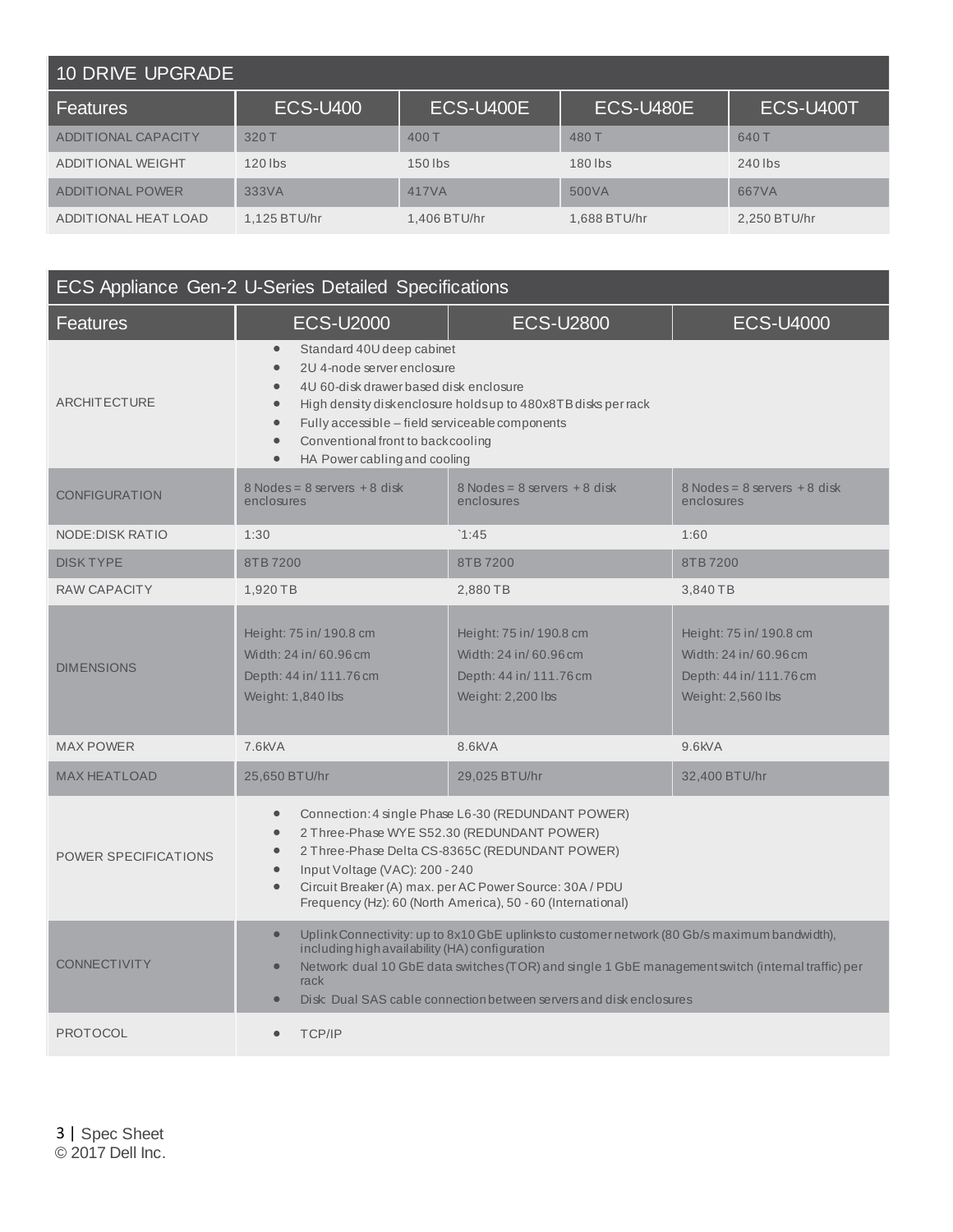| ENVIRONMENTAL<br><b>SPECIFICATIONS</b> | Operating Temperature (°F/°C): 41 - 90/5 - 32<br>$\bullet$<br>Max. Altitude: 7,500 ft/ 2,286 m @ 90°F/32°C<br>$\bullet$<br>Relative Humidity: 20 - 80% non-condensing<br>$\bullet$<br>Raised Floor: Not Required<br>$\bullet$ |
|----------------------------------------|-------------------------------------------------------------------------------------------------------------------------------------------------------------------------------------------------------------------------------|
| <b>OPTIONS</b>                         | ES5-40-T8T 40 8TB Drive Upgrade Kit (320TB)<br>$\bullet$<br>Four Node Expansion (Server + 4 DAEs)<br>$\bullet$                                                                                                                |

| ECS APPLIANCE GEN-2 D-SERIES     |                                                                                                    |  |
|----------------------------------|----------------------------------------------------------------------------------------------------|--|
| Features                         | <b>Technical Specification</b>                                                                     |  |
| Node architecture                | Intel x86 servers<br>JBOD direct attached storage<br>Up to 98 disk drives per node                 |  |
| 10 GbE Node network connectivity | 10 GbE HA network connectivity within rack<br>Up to 80 Gb/s via 10 GbE uplinks to customer network |  |
| Dell EMC 40U Rack based solution | 8 node configurations<br><b>HA Power</b>                                                           |  |
| Multiple Storage Configurations  | Unstructured storage up to 7,840 TB per rack                                                       |  |

| <b>ECS Appliance Gen-2 D-Series Detailed Specifications</b> |                                                                                                                                             |                                                                                                                                               |                                                                                                 |                                                                                                 |
|-------------------------------------------------------------|---------------------------------------------------------------------------------------------------------------------------------------------|-----------------------------------------------------------------------------------------------------------------------------------------------|-------------------------------------------------------------------------------------------------|-------------------------------------------------------------------------------------------------|
| <b>Features</b>                                             | <b>ECS-D4500</b>                                                                                                                            | <b>ECS-D5600</b>                                                                                                                              | <b>ECS-D6200</b>                                                                                | <b>ECS-D7800</b>                                                                                |
| <b>ARCHITECTURE</b>                                         | Standard 40U deep cabinet<br>$\bullet$<br>2U 4-node server enclosure<br>$\bullet$<br>$\bullet$<br>HA Power cabling and cooling<br>$\bullet$ | 4U 98-disk drawer based disk enclosure<br>High density diskenclosure holds up to 784x8TB disks per rack<br>Conventional front to back cooling |                                                                                                 |                                                                                                 |
| <b>CONFIGURATION</b>                                        | $8$ Nodes = $8$ servers $+8$<br>disk enclosures                                                                                             | $8$ Nodes = $8$ servers $+8$<br>disk enclosures                                                                                               | $8$ Nodes = $8$ servers $+8$<br>disk enclosures                                                 | $8$ Nodes = $8$ servers $+8$<br>disk enclosures                                                 |
| <b>NODE: DISK RATIO</b>                                     | 1:70                                                                                                                                        | 1:70                                                                                                                                          | 1:98                                                                                            | 1:98                                                                                            |
| <b>DISK TYPE</b>                                            | 8TB 7200                                                                                                                                    | 10TB 7200                                                                                                                                     | 8 TB 7200                                                                                       | 10 TB 7200                                                                                      |
| <b>RAW CAPACITY</b>                                         | 4,480 TB                                                                                                                                    | 5,600 TB                                                                                                                                      | 6,272 TB                                                                                        | 7,840 TB                                                                                        |
| <b>DIMENSIONS</b>                                           | Height: 75 in/ 190.8 cm<br>Width: 24 in/60.96 cm<br>Depth: 44 in/111.76 cm<br>Weight: 2100 lbs                                              | Height: 75 in/ 190.8 cm<br>Width: 24 in/60.96 cm<br>Depth: 44 in/111.76 cm<br>Weight: 2100 lbs                                                | Height: 75 in/ 190.8 cm<br>Width: 24 in/60.96 cm<br>Depth: 44 in/ 111.76 cm<br>Weight: 2750 lbs | Height: 75 in/ 190.8 cm<br>Width: 24 in/60.96 cm<br>Depth: 44 in/ 111.76 cm<br>Weight: 2750 lbs |
| <b>MAX POWER</b>                                            | 10.0kVA                                                                                                                                     | $10.0$ kV A                                                                                                                                   | 11.8kVA                                                                                         | 11.8kVA                                                                                         |
| <b>MAX HEATLOAD</b>                                         | 33,750 BTU/hr                                                                                                                               | 33,750 BTU/hr                                                                                                                                 | 39,825 BTU/hr                                                                                   | 39,825 BTU/hr                                                                                   |